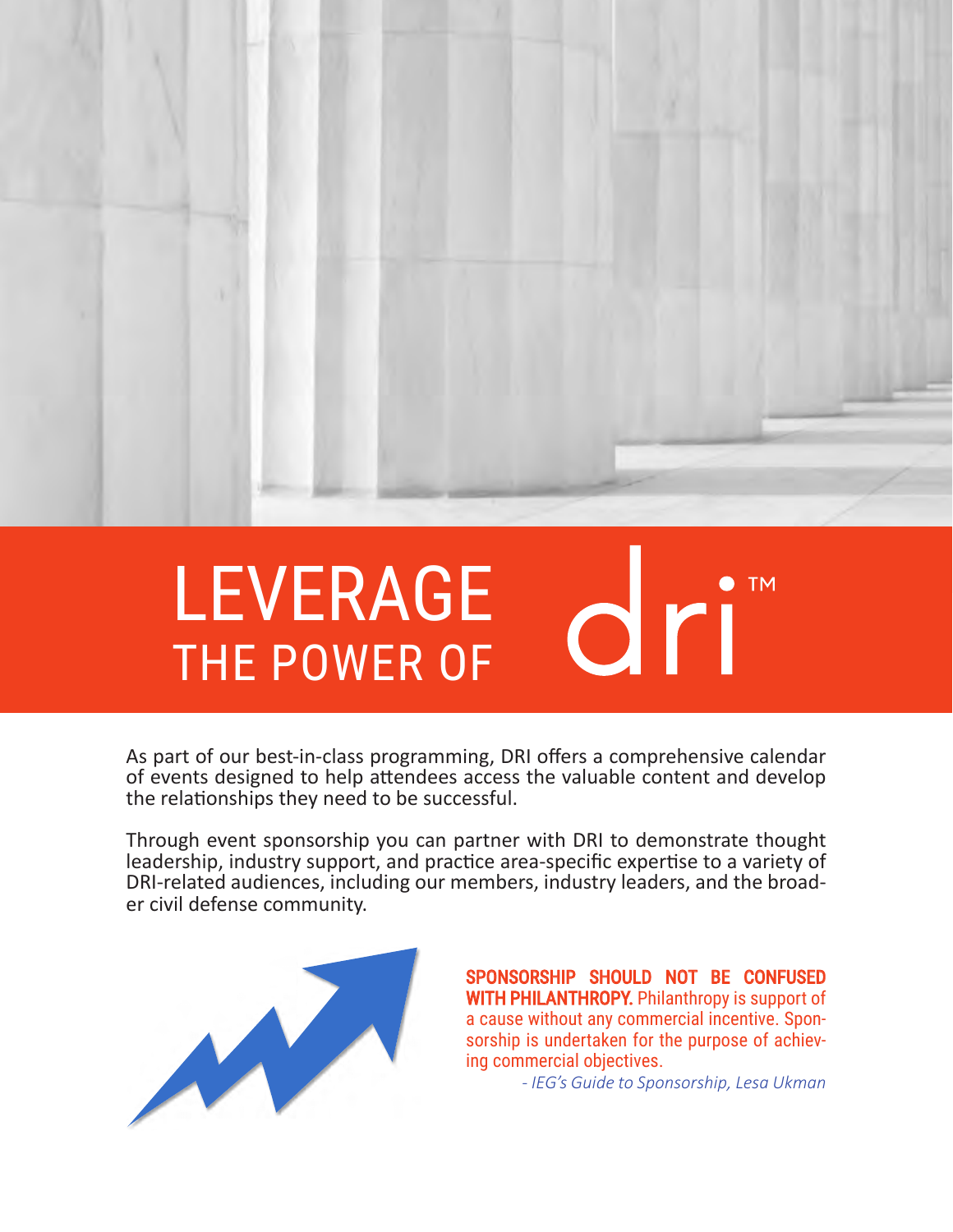## TAP INTO OUR REACH & INFLUENCE CONNECT WITH DRI



#### **DRI is the largest community of civil de- fense attorneys and their clients.**

- Our membership includes civil defense attorneys, in-house counsel, and claims executives.
- Our core audience includes unmatched contacts from lawyers, providers, and others in the field. Leadership in this space regularly engages with our content and attends our events as they look to shape the future of the civil defense bar.
- The civil defense bar looks to DRI for guidance on best practices, the latest legislative updates, practice management advice, lawyer to lawyer knowledge sharing, and ideas around creating successful outcomes for clients.

## WHAT OUR SPONSORS SAY

*"Hill Ward Henderson has been a regular sponsor of DRI seminars for many years. The excellent programming and networking opportunities at DRI seminars have helped our attorneys hone their skills and develop valuable personal relationships, both within their practice areas and with the defense bar as a whole."*

*--Dave Luikart, Hill Ward Henderson*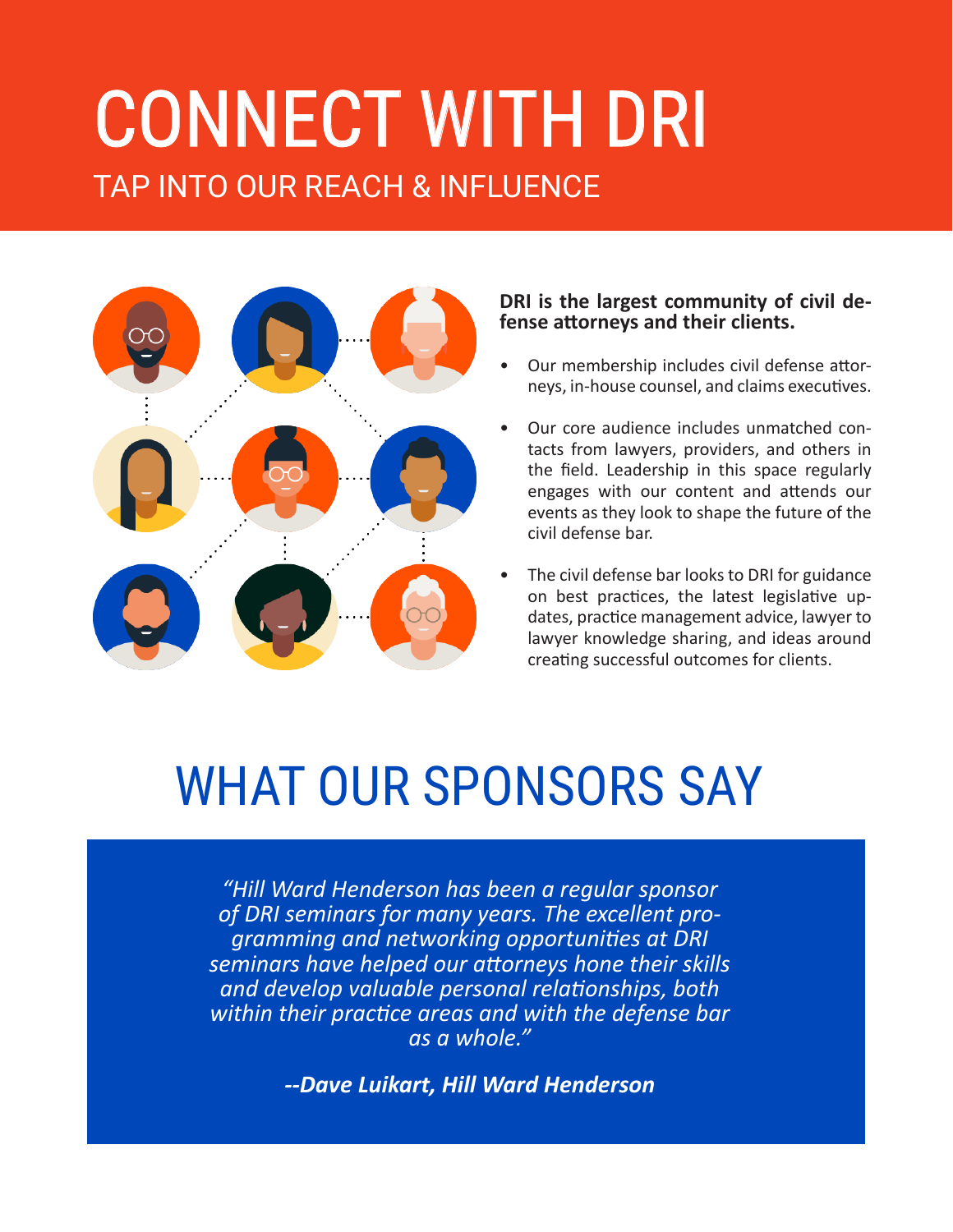# WHERE LAW FIRMS MARKET **THEMSELVES**

#### LEGAL MARKETING PLATFORM FOR **SUCCESS**

Finding meaningful ways to engage can be a challenge. DRI event sponsorship stands out among a wide array of traditional and new media options as the leading solution for law firm marketing according to ABA's 2020 Profile of the Legal Profession report.





*Source: 2020 Legal Technology Survery Report . Get the data . Created with Datawrapper*

*"Sponsorship is one of the most valuable tools for corporations seeking to develop name recognition and good will with your members. By supporting association activities, sponsors show they care about your association's long-term goals, and the interests of your members."*

*--Achieving Sponsorship Success (2002), Elizabeth H Blume*